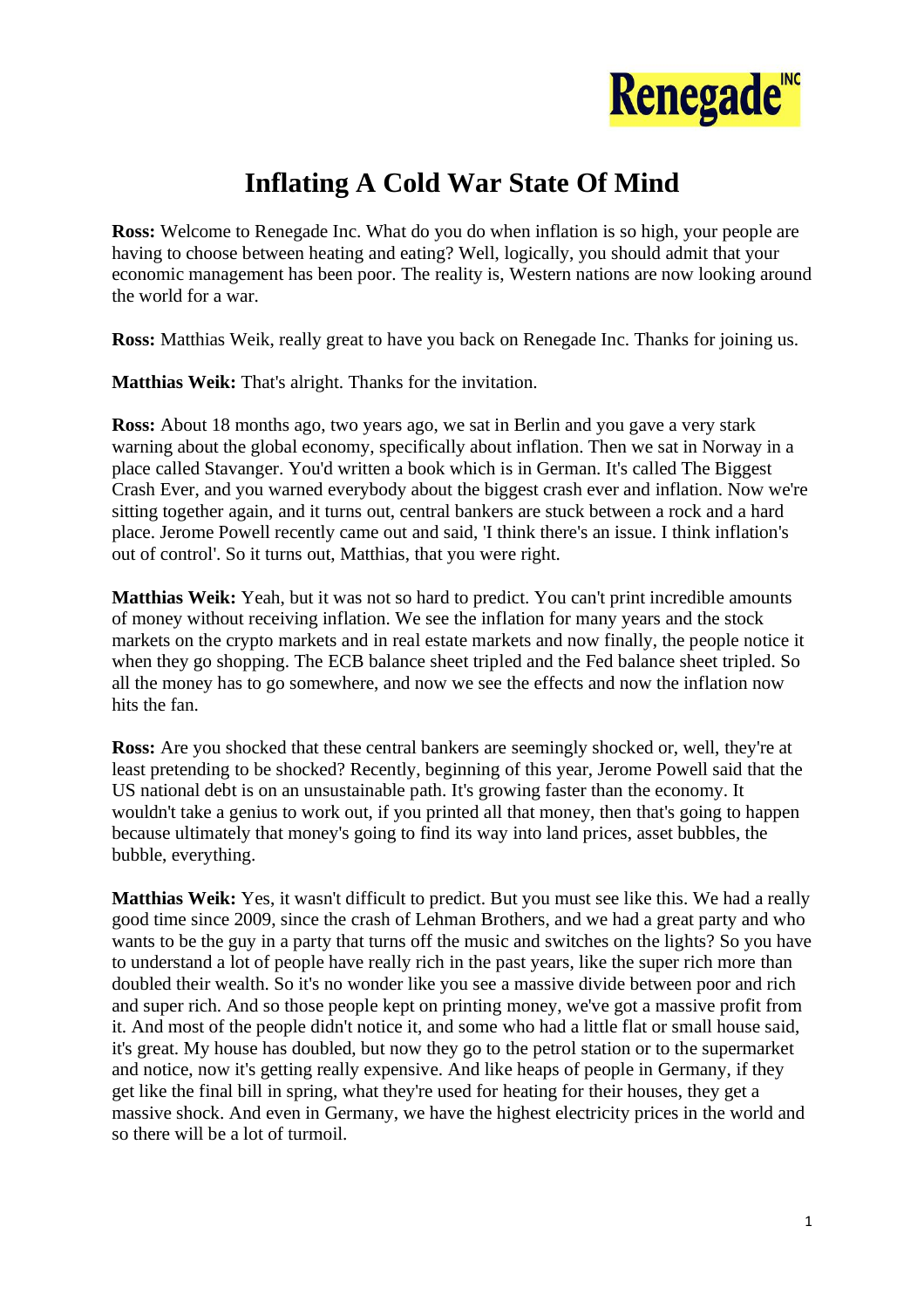

**Ross:** On Twitter, there is Not Jerome Powell tweeting. And he is claiming that Jerome Powell should be called double o seven - zero rate rises, zero reasons for tapering and seven trillion dollars printed. That pretty much is his CV, isn't it?

**Matthias Weik:** You can say it like this, but don't just blame it on him because they had the decision. If they wouldn't have printed so much money, our economy wouldn't be down where it is now. But now they've got a problem if they stop printing money, the share markets, the crypto markets, the real estate markets will go down and people lose their jobs. But if they keep on printing, the inflation will goes through the roof. So it doesn't matter what you're doing, it will always be the wrong decision.

**Ross:** Okay, so let's say that they're all in together, so they've got diffused responsibility. We can't single out just J. Powell, right? We were told after 2008, and this is something that we've touched on before, that QE was a temporary measure. And we're going to use it as a temporary measure so we can fix the fundamental structural problems within the economy. Well it turns out that it hasn't been a temporary measure at all. It's now become a permanent economic tool. Shouldn't there have been some foresight with policymakers to say, actually, we're going to use this until this moment and then we have to wean our way off what is the easiest route out?

**Matthias Weik:** It's tricky to say. Do you want to be the guy who is in the party who turns off the music and switches on the lights? For sure, they should have done it. And everybody knows if you print money, you can postpone a problem, but you can't solve it. But now we're so far that I think what can they do now? They can say, OK, we keep on printing money. Inflation would go through the roof. We stop printing money, the share markets, the crypto markets, real estate markets will go down. What I expect what they probably will do is they'll increase the interest rates by a bit and a bit and then they see the stock markets will go down and the big pension funds in America won't be happy. And so then they will go down with the interest rates again, further and further, and we make the bubble bigger and bigger until it finally bursts. I think we won't see in the long run, higher interest rates like we had seen, like in the 80s and 90s. No way. Because if we do that, we should think they're not just private households. they're governments, they are all the zombie enterprises. And how should they pay their interest rates if, for example, we have interest rates in America or in Britain on the euro zone of four or five percent. That won't work out. We'll never, ever, see high interest rates again.

**Ross:** When you compare, then, interest rates which were high in the 80s to now, something the policymakers and central bankers don't often talk about, or in fact ever talk about because it's ultimately the banking model, is that there wasn't so much private debt in the economy in the 80s as there is now. As soon as you start tweaking interest rates, the economy capitulates because of all the stuff that we know. And all this stuff we know is we've got subprime auto, we've got subprime real estate, we've got margin debt for the stock market, we've got crypto. All these things, all these exotic financial products that weren't there in the 80s. How different does that make it a landscape for the central banker to try and navigate?

**Matthias Weik:** Super difficult. We had a massive crypto boom over the past two years. And they were not just smart investors, they were also investors who said, OK, I go to the bank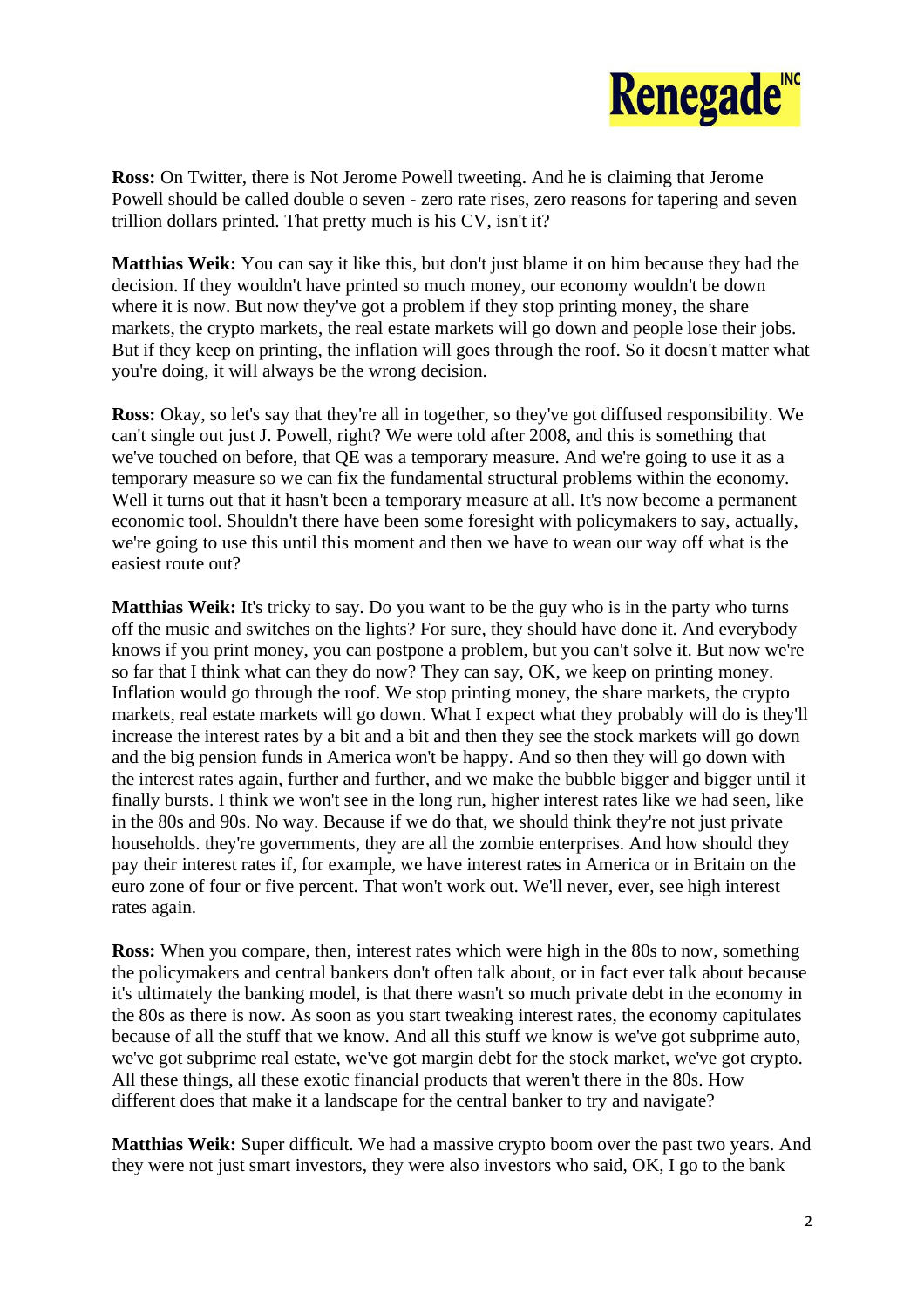

and get a loan of 20 grand and I buy some bitcoins or ethereum for that. The other problem is like we're living the leasing society. When I grew up, you know, you had like five German Marks and you could buy something for five German Marks. Now you've got five euros and could buy something for 10 euros. Like people lease their cars, the house is owned by the bank, the girls have leased their handbags. The watch is leased. It's all not used anymore. It's all a big bubble and we pretend to live a lifestyle a lot of people can't afford. And this is the craziness. If that bubble bursts, we've got a much bigger problem than we would have had probably in the 80s or the 70s.

**Ross:** Is that bubble bursting now?

**Matthias Weik:** It is tricky to say. And like for me, like the AHA effect was the past two years, but things with the corona politics, things can happen we can't imagine. So but they even print more and we on the other side, we have to see that a lot of assets, what people have so you can raise taxes, big time. Like taxes are still low and you can make them taxes of all your wealth and all this stuff like. They'll probably play the game as long as they can. I think if the increased the rates, definitely the stock market bubble in the crypto market bubble will burst.

**Ross:** I'm only asking you to predict the future. So what we'd see is interest rates go up, stock market comes down, crypto comes down. What then? What's the next one to go? Will that be real estate? Because ultimately, I know you don't know this, but from a sequencing point of view, how do these things crash? Because it's never an orderly landing, is it? It's always know a sharp, hard landing.

**Matthias Weik:** Yeah, I think if they raise the interest rates, the asset markets, the share markets will drop down and then the crypto markets and a while later, it will probably hit the real estate market.

**Ross:** The man or woman in the street realise intuitively and when they think about what's going on in the global economy, they realise that the stock market and certainly crypto and all this other exotic stuff, it isn't the real economy and they face a really difficult choice, certainly in the UK at the moment. You can divide it between eating and heating. Soaring energy prices and in Germany, too, and across Europe. From an energy security point of view, you've had a pipeline put in your country called Nord Stream Two. And it seems to me that people throughout Europe want cheap gas. Why do you think there's been so much pushback from the Americans to Nord Stream two, especially because it's implemented by the Russians?

**Matthias Weik:** Maybe it's just because they want to make business, and they've got fracking gas they have to sell as well. And so now that tankers from the states come to Europe and yeah, it's all about business, and why should Americans support that Russia sells gas to Germany if they can sell gas to Germany as well?

**Ross:** Well, let's look at the environmental aspect of this and the business case. How can you ship gas across the Atlantic to the west coast of Europe cheaper than you can run it through a pipeline from Russia?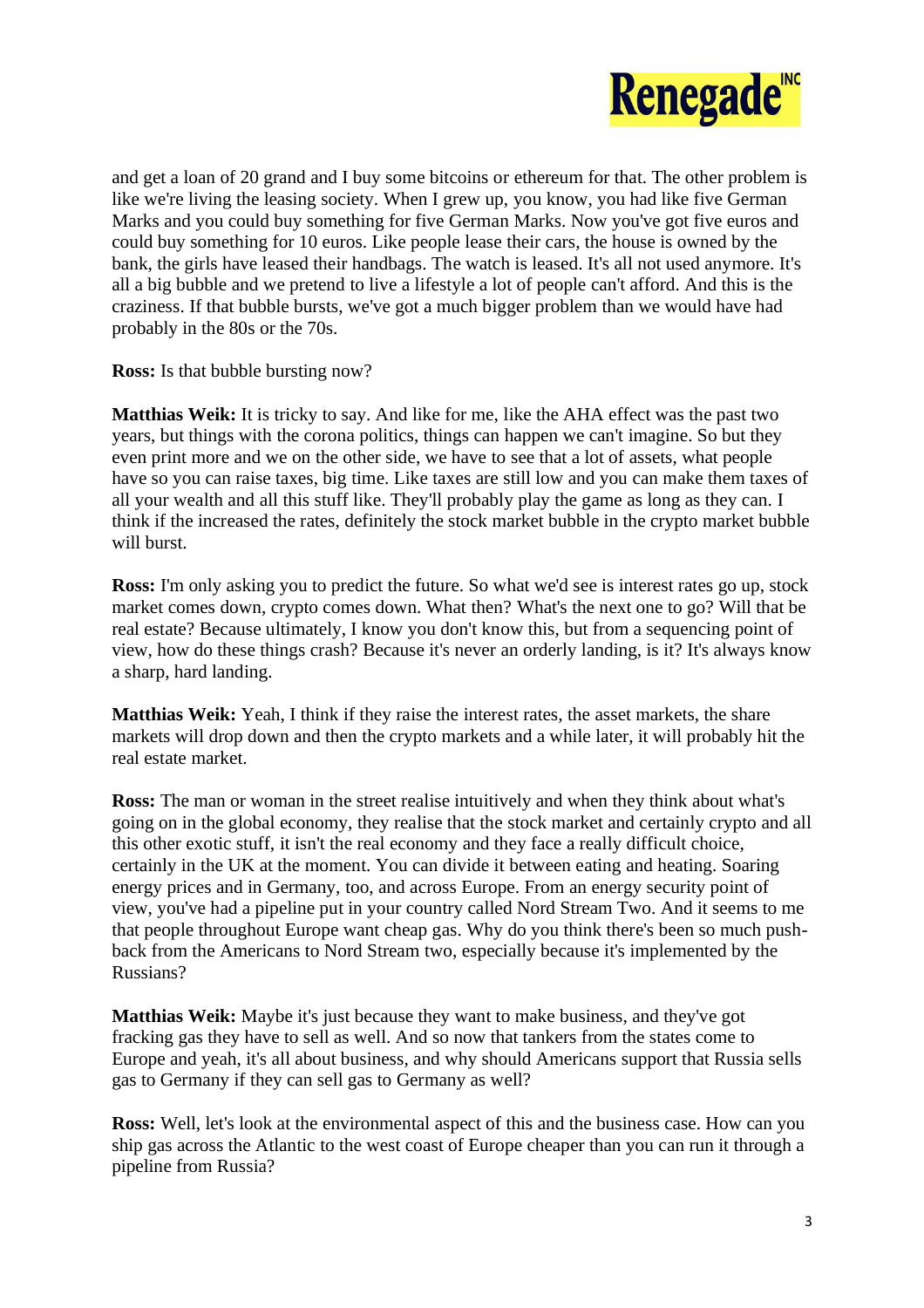

**Matthias Weik:** No, you can't. And it is not cheaper, but a friend of mine said never ask the why question, because there are so many things that make no sense. And. It's all about power under their consent why do you make our enemies stronger? And that's what it's all about. It makes no sense. Gas is always dirty, but the fracking gas is definitely dirtier. And you know, the pollution what they have in the States when they do the fracking process, it's disastrous for the environment. We need the gas. Electricity doesn't come out of the plug, it comes out of a power station. Then we can decide to have nuclear power stations. Do we have gas? Do we have wind? Do we have sun? But the problem is, probably similar in England, like last November here it was cloudy and we had no wind, but we still need electricity. So we have to think where it should come from. And we can't get everything, especially in Germany, from alternative energies.

**Ross:** Seems to me that there's a pragmatism in Germany, though, with that economic reality staring you in the face. And Ola Schultz, your chancellor, knows this, that ultimately taking cheaper gas from Russia is going to be a way better economic option than shipping it from the US. Has he been able to sell that to the Americans?

**Matthias Weik:** I don't know yet. Well, I'm not a big fan of the our new chancellor, and I don't know what he's actually doing. He's he's not saying much. We've got another thing. We've got the Greens in power and I can't follow their plan because it makes economically no sense what they are doing. They should think about the economy but if we ruin our economy, it won't help the environment as well.

**Ross:** Do you think, coming back to the central banking and monetary policy issues having touched on energy security, do you think that bankers, central bankers, realise that juicing asset prices in the way that they have ultimately always leads to devaluation of the currency? And if we want a real world example of that, look at Australia.

**Matthias Weik:** It's tricky to say, but it's probably right. But if we see now in the United States, if they rise interest rates, the dollar will go up, the euro will stay down. But we also have to import gas, oil, steel. We've got no natural resources in Germany. I don't know if it is so sensible for the economy.

**Ross:** How does the man or woman on the street now protect themselves, bearing in mind that we've just been through this pandemic - some two years of this stuff.

**Matthias Weik:** In Germany we are still in it.

**Ross:** Gosh, good luck. Only New Zealand is more barmy. But bearing in mind, a lot of people have been furloughed, a lot of people have lost jobs. You know, because often what I say on this programme, how do people protect themselves against inflation? People say, 'go out and buy precious metals or go and buy hard assets, wine, real estate. People can't do that. They just simply can't do it. How does a man or woman on the street who's doing an honest shift day in and day out, how do they protect themselves to what's coming down the track?

**Matthias Weik:** If an ounce of gold is too expensive, buy an ounce of silver that's like, I don't know, 15 pounds, 20 pounds. So you can afford that and don't make any debt because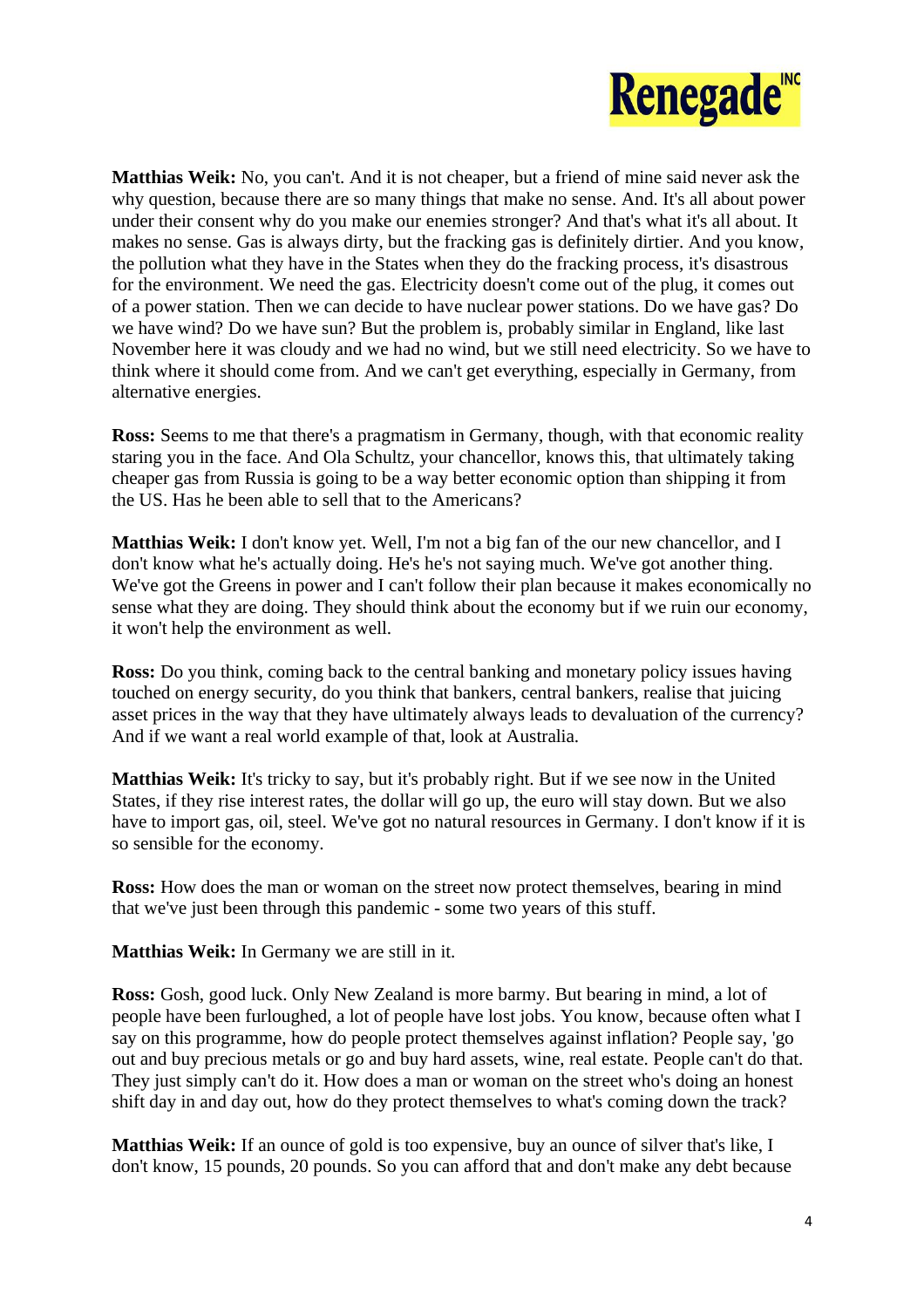

debt you have to pay back. And that will be even harder in the future to to pay back your debt. Live the lifestyle you can afford and not what you can pretend to afford.

**Ross:** And would you say to pay off debt now while the sun is still kind of shining because this is going to get a lot gloomier?

**Matthias Weik:** For me, the biggest thing is health and freedom. If I've got debt I'm not free, that's why I don't have debt.

**Ross:** Alex Krainer, great to have you back on Renegade Inc.

**Alex Krainer:** Pleasure. Thank you for having me.

**Ross:** Alex, It was the Scottish writer, Robert Louis Stevenson, who said 'Sooner or later everybody sits down to a banquet of consequences'. You and others have been warning about inflation and loose monetary policy for many, many years. Is this the banquet of consequences that you were warning about?

**Alex Krainer:** I'm afraid so. I think that we've come to the point where inflation has become entrenched. The central bankers have only one tool left and that is QE - quantitative easing which is just a fancy word for printing money. And basically, they will not abandon that one policy tool. And what we'll up getting is a period of stagflation, and inflation will probably over the years accelerate and could even turn into hyper-inflation.

**Ross:** Stagflation, just explain it.

**Alex Krainer:** Well, stagflation, the word coined out of stagnation and inflation, basically. So you have very poor economic growth and at the same time, you have rising inflation. If we could name that a benign kind of inflation is what you what you have when the economic system is growing, there is growing demand for products and services which bid up prices gradually, slowly over time. So you have inflation with healthy economic growth. But when you get like, very sluggish economic growth or no growth at all, but inflation keeps rising, that's where you have stagflation. This is a typical outcome of monetary policy going overboard, printing far too much money, debt's getting to unpayable levels, and the outcome is practically baked into the system from the beginning. But we are now at the point where the bankers are scrambling to do something about it. But all they can do, the only tool they have at their disposal, is printing money.

**Ross:** So more debt monetisation, printing more debt to solve a debt crisis. Even the biggest cheerleader of this system knows that this is nonsensical.

**Alex Krainer:** Oh, they know that it's nonsense. They just have no choice because if they stop printing, we get deflationary collapse, we get an economic depression. By printing, they gain time because the unravelling is is never, you know, it never happens overnight. Well, it usually doesn't happen overnight, but it gives them time to finagle, to try to muddle through and think up some kind of another solution. Preferably, you know, they could get some kind of a war started to distract everybody away from their problems and to maybe blame all of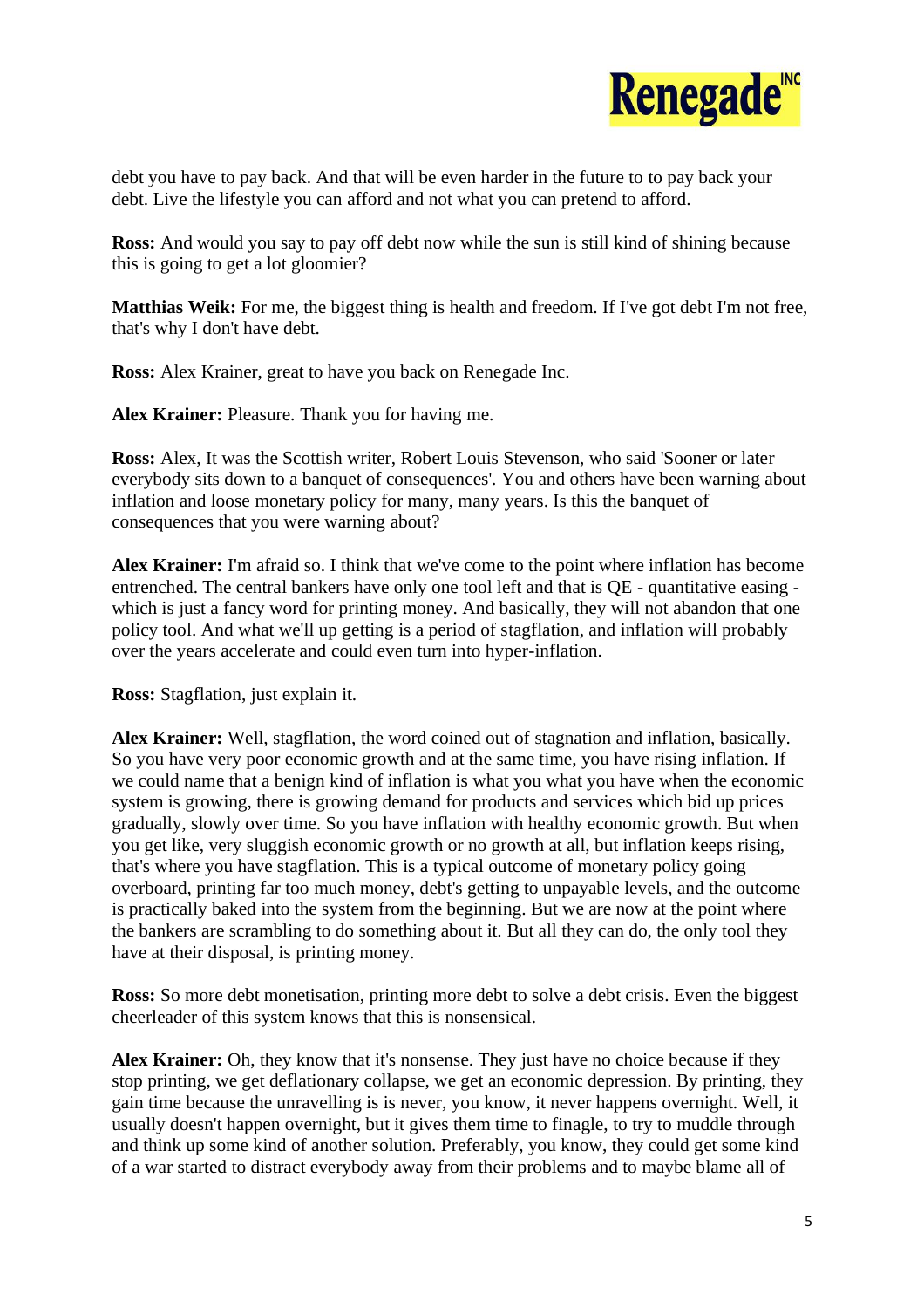

the problems on the external adversary. But printing money doesn't create prosperity. It doesn't solve any of the economic issues. It only makes them worse. But for the central bankers, it buys them time.

**Ross:** Do you think that that is a real option for, for instance, America now? America has inflation now hitting seven percent, same in the UK, first time in nearly 40 years. We've seen some of the pictures out of America. In fact, you've tweeted some, one of them saying, Wow, flavela's in California. But we've also seen trains being robbed of Amazon packages and medical packages going to people. Do you think that the internal collapse now because of the crisis of living over there, is a very real reason for people in Washington to go around the world and try and find a war to say, well, actually, it wasn't us, it was these other people over here, and that's why you're living standards are squeezed?

**Alex Krainer:** I think you touched on a great point, and I think it's hugely relevant to discuss this because the monetary system that we have, it's a fraudulent monetary system. It has crisis baked into it. It's it's extremely crisis prone. But worse than that, it has a strong tendency to move societies towards war. I would remind your viewers that when the Bank of England was created in 1694, and then since between 1701 until 1815, England prosecuted 18 officially declared wars against its rival France at that time. That's not a coincidence, you know. And you had US congressman Ron Paul, say that it's no coincidence that the century of central banking has coincided with a century of total war. And we even had, you know, in the more modern times we had the study. published in the Journal of Public Health in the United States, where the researchers tallied up all the wars that have been prosecuted in the world between 1946, so after World War Two, until 2001, and they found that the United States initiated fully 80 percent of all those wars. So, you know, every time there is a war scare on the horizon, there's a rationale behind it. You know, like now, you know, Saddam has weapons of mass destruction will have to kill him. Then, you know, we have to stop the madman Gaddafi. Then Bashar al-Assad is killing his own people. Today, we have to protect Ukraine from the evil Hitler, Putin. But you know, the fact that 80 percent of wars have always been initiated by one side in this equation needs an explanation, and the explanation is systemic. It's not about Putin. It's not about Saddam. It's not about any of these leaders. It's the fact that the West needs war and it seeks out war. And now we're seeking out war against Russia. And war would be a beautiful distraction from all the other problems. And you know, war creates that kind of an emergency that allows the ruling establishment to get away with all kinds of crimes and the silencing of dissent, silencing of opposition, rationing food rationing fuel and so forth. You name it. Anything they want, they can get under that kind of an emergency.

**Ross:** It takes an enormous amount of manufacturing the consent necessary to be able to go to war. And it seems to me, we just look at this Daily Telegraph headline. Russia is ready to kill us by the thousands. And that was when that guy, Gavin Williamson, was lurking around the Foreign Office. Now this has been a boiling the frog media campaign, hasn't it? It's just been drip, drip, drip for a very, very long time. You actually go back to the Maidan in 2014, Ukraine, and people like Victoria Nuland and all the neocons in America, they have been pushing slowly but surely. And then suddenly they've got a weak leader in power in the White House. It's basically, while the cat's away the mice will play, and they are playing now. Is this not a huge worry that you've got incredibly immature hotheads, who are the neo cons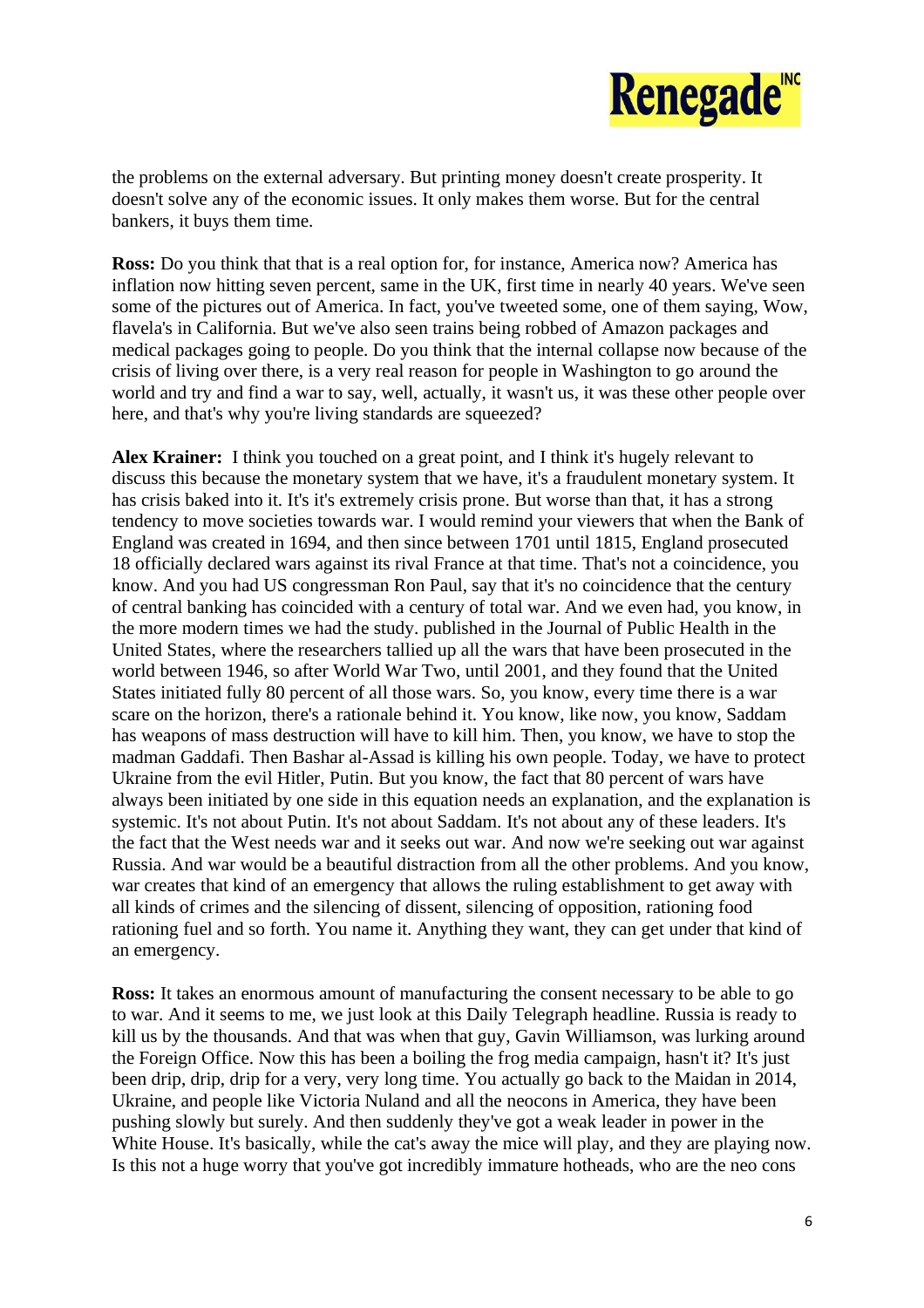

in the US, pushing and pushing and pushing for this massive blow up in Ukraine when NATO, truth be told, doesn't want Ukraine?

**Alex Krainer:** Yeah, well, you have a point. The leaders, generally in the West, are very low calibre people, which means that they can be pushed around and coerced by the interests that are superior to them in the whole hierarchy of command and control in the West. And this definitely represents a danger. But I do hope that the cooler heads will prevail eventually because it's a very, very small segment of the population that may gain any benefit from war, whereas everybody else, even if they can't see clearly what's coming, they understand that war is a lose-lose situation for ninety nine point ninety nine percent of the population.

**Ross:** But the point one percent, namely the people who benefit from the military industrial complex, namely the people who are in hock to all of these arms companies, namely all the people who write for and push these right wing think tanks in the US and other places, all of them benefit massively.

**Alex Krainer:** Yeah, that's correct. But you know, I have to say that this time around, I'm more optimistic that we are going to be able to arrest the progression to war than we could have been in the build up to World War one and World War Two. And a part of the reason why is because, you know, back then, the public depended on newspapers, radio and television for their information, and those sources of information were very easy to control by the central planners. Today, we have a very, very lively social media universe where people are exposed to different kinds of information. It's very difficult for them to control the narrative at this point. And we can see that there are cracks appearing in the Western resolve to go and confront Russia in spite of all the narratives, the references to the appeasement in 1938 and so forth. And so I see that they have a great deal of trouble putting together a coalition of people that are actually willing to wage war on Russia.

**Ross:** They've lost control of the narrative?

**Alex Krainer:** Yeah, it seems to me that they have lost control of the narrative and they're only trying to push harder. But as they push harder against what I see as a rising tsunami of opposition, their narrative is getting more and more incoherent. This system careers from war to war. The reasons are the pretexts are shifting and changing. But the drive for war continues, and this is why we have this state of permanent war today. It's systemic. It's not just about Ukraine's border. It's not just about US borders. It's something deeply rotten about the system.

**Ross:** How much envy do you think there is amongst Western leaders and central bankers when they look at the management, for instance, of the Russian economy - almost debt free, massive gold reserves? Do they look at that and think, actually, instead of printing all this money, we should have been financially a lot more conservative?

**Alex Krainer:** Well, I think that Western leaders should be envious of the state of the Russian economy, but I think you give them too much credit. I don't think that they are even in sufficiently in touch with reality to recognise them. You know, I listen to them and they keep insisting that Russia is about to unravel, that its economy is weak. They still think that